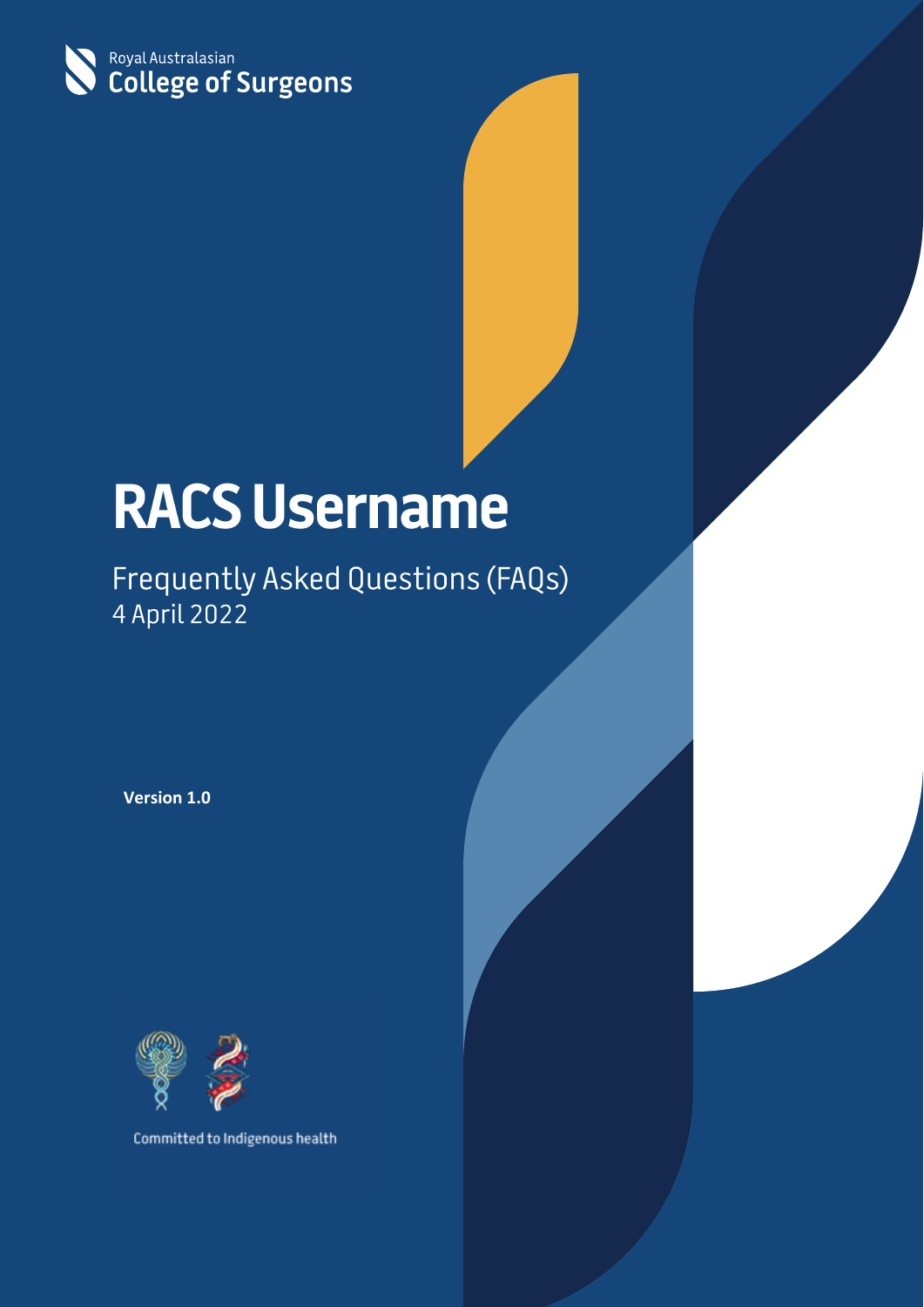### **RACS Username – Frequently Asked Questions**

**The Royal Australasian College of Surgeons (RACS) is launching new usernames for our Fellows, Trainees and Specialist International Medical Graduates (SIMGs), and other groups who participate in the College activities, such as committees or courses.**

#### **1. Why do we need new usernames?**

The new usernames will provide RACS Fellows, Trainees, SIMGs and other regular users of RACS systems with an easy and a secured access to RACS online systems. Single username will now be used to access all RACS systems.

#### **2. How will the new RACS username benefit me?**

In addition to making login to RACS online systems more secure, the new RACS username will serve as a single sign-on for all existing RACS online systems as well as for RACS mobile apps and Microsoft Office Online products such as Word, Excel, PowerPoint, and OneNote in the future.

#### **3. Why can't we continue to use our current email addresses to log in to RACS products and systems?**

The new usernames are a more secure way to verify your digital identity when logging into RACS systems. An additional multi-factor authentication step has been added to the login process, providing an extra layer of security to prevent potential cyber-attacks, digital identity thefts and data breaches.

#### **4. What is multi-factor authentication?**

Multi-factor authentication is a way for the user to verify their identity when logging into an online system. It provides an additional layer of security and control. Security breaches are, unfortunately, becoming everyday occurrences, and organisations and individuals must be vigilant about protecting their digital identity and data.

Multi-factor authentication is quickly becoming a standard practice at workplaces, including Universities and other educational management organisations, with almost all organisations globally using it to ensure their customers' and employees' security online.

#### **5. Will I be asked to verify my identity with multi-factor authentication every time I want to use a RACS product or service?**

No, you will not be asked to verify your identity with multi-factor authentication every time you log in to use a RACS product or service.

Multi-factor authentication may prompt you at specific times to confirm it's really you logging in:

- When logging in to a device you have not logged onto before.
- When logging in to a browser you have not logged onto before.
- Any time you login from a country that is different to the country of your last login.